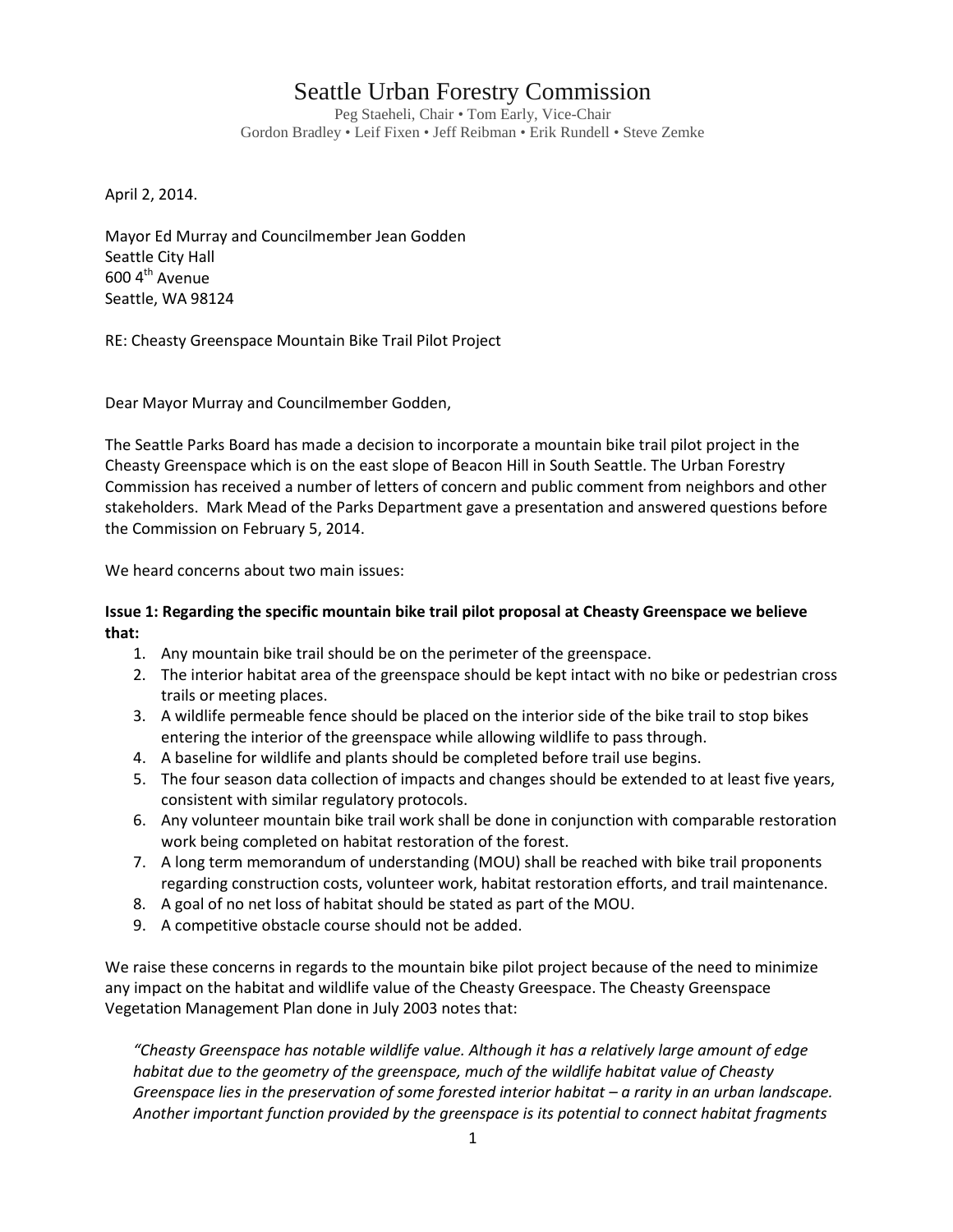*that might otherwise be isolated – possibly preserving persistence and increasing population sizes for some wildlife species."*

Cheasty Vegetation Management Plan -

[http://www.seattle.gov/parks/horticulture/vmp/Cheasty/VMP.pdfhttp://www.seattle.gov/parks/horticul](http://www.seattle.gov/parks/horticulture/vmp/Cheasty/VMP.pdfhttp:/www.seattle.gov/parks/horticulture/vmp/Cheasty/VMP.pdf) [ture/vmp/Cheasty/VMP.pdf](http://www.seattle.gov/parks/horticulture/vmp/Cheasty/VMP.pdfhttp:/www.seattle.gov/parks/horticulture/vmp/Cheasty/VMP.pdf)

**Issue 2: Based on the discussion of this issue with Mark Mead, members of the public, and related documents like the Seattle Parks Classification System and the Best Management Practices for Natural Areas, the Commission offers the following additional observations and concerns about this project and future changes in habitat and wildlife protections in our urban forest areas in our Parks.** 

At the Cheasty Mountain Bike Pilot Project Public Meeting on March 25, 2014 , Mark Mead acknowledged that the approval of this pilot project was outside the Parks Department normal procedure of being reviewed at three public meetings due to flexibility in Parks policy that allowed the Parks Superintendent to bypass this process in certain cases. Changing the use and designation of a natural area to include a mountain bike trail has the potential to significantly alter what previously stated Parks Department policy is on natural areas and raises significant concerns about possible conversion of other classified natural areas in our parks to more intensive use.

Cheasty Geenspace is part of the approximately 14 percent of park land that falls under the April 2009 Seattle Parks Classification as a "Natural Area/Greenbelt." That classification notes that "*Natural areas are park sites established for the protection and stewardship of habitat and other natural systems support functions. Some natural areas are accessible for low impact use. Minimal infrastructure may include access and signage, where it will not adversely impact habitat or natural systems functions …"* [http://www.seattle.gov/parks/parkboard/briefings/park\\_classifications\\_attachment.pdf](http://www.seattle.gov/parks/parkboard/briefings/park_classifications_attachment.pdf)

The 2005 Best Management Practice Chapter on Natural Areas notes that *"Natural areas are characterized as being largely undeveloped landscapes, thickly vegetated with native plant communities, and used primarily for passive recreation. Natural areas are considered to have limited or minimal human disturbance and provide habitat for plants, mammals, reptiles, birds, insects, amphibians and sometimes fish in an urban setting. In contrast, developed parks have formal landscapes and include active recreation for sports."*<http://www.seattle.gov/parks/projects/BMP/chapter5.pdf>

The Commission is very concerned about any conversion of natural areas and greenspaces in our urban forest to more active uses which can impact the habitat and wildlife protection in these areas. These areas are unique and very limited in urban environments. The Commission is concerned about what this changed usage means to the sustainability of the habitat and wildlife inherent in these few natural areas in Seattle's urban forest and how these might be diminished in the future by changing the use of these areas from passive to more active uses like mountain biking.

The Cheasty Greenspace mountain bike pilot program must not be a backdoor approach to change long standing park designations and the public process that established these natural areas and greenspaces in the city. Legal issues are potentially involved in how many of these lands were purchased through public votes and the ability to change their designated uses after purchase to other uses. The Commission strongly supports the Parks Department efforts to restore our Seattle parks and their natural areas and commend you on your progress to date. The Commission asks that you involve us and the public in any future decisions that affect the nature of Seattle's urban forest in our Parks via changed uses from current definitions of what is a natural area or greenspace and what activity is permitted in these areas because of our concern for protecting Natural areas and wildlife in Seattle's urban forest.